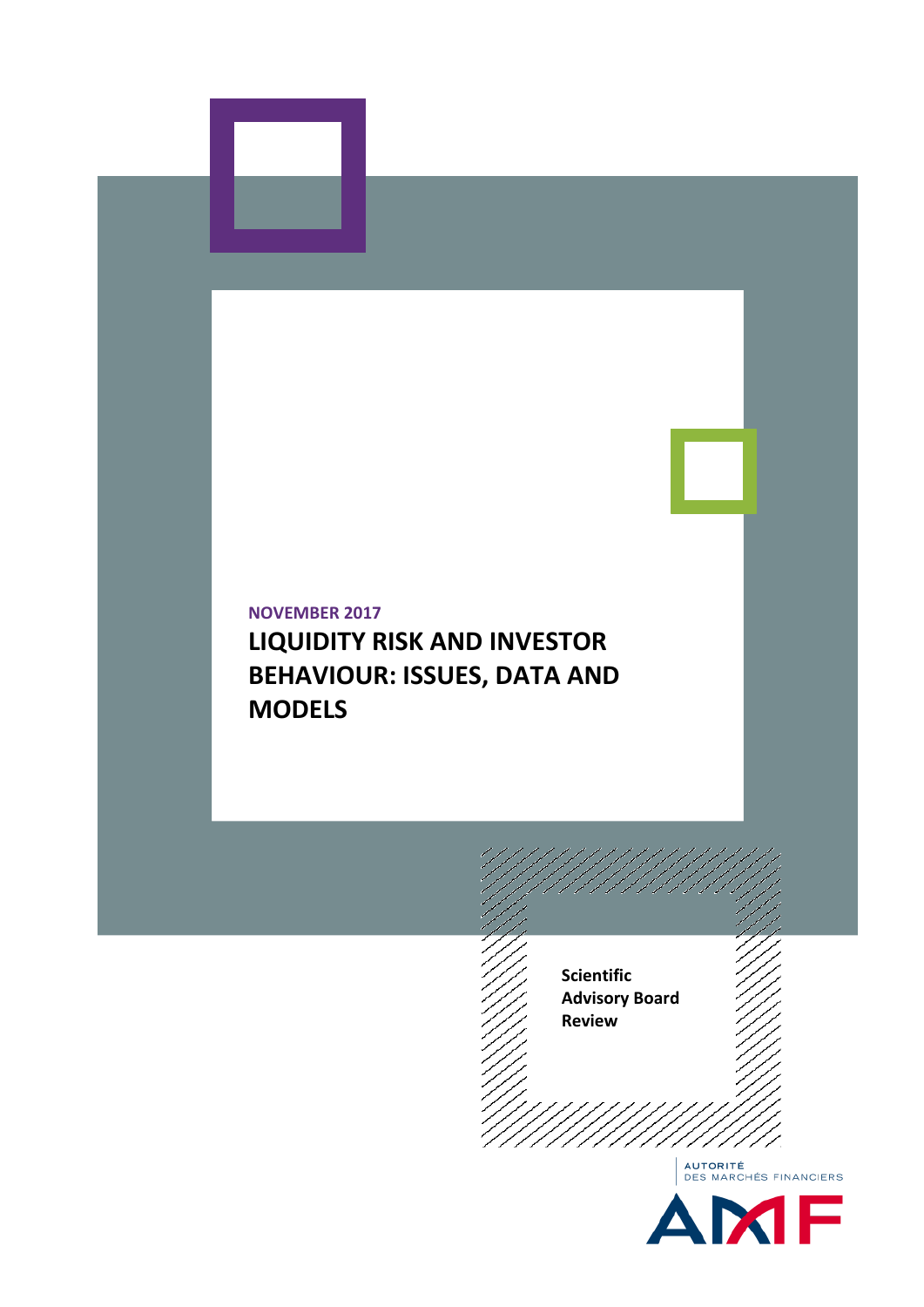

*This publication was coordinated by the AMF's Analysis, Strategy and Risk Division and was written by the authors named. Although all sources used are considered reliable, their completeness and accuracy cannot be guaranteed. Unless otherwise indicated, figures and other information are only valid as at the date of publication of each of these analyses and are subject to change over time. All copying, distribution or reproduction of these analyses, in full or in part, requires express prior written agreement from the AMF.* 

*Warning — The "Scientific Advisory Board Review" is a publication presenting analyses and research carried out by the Scientific Advisory Board's members or by researchers from the financial academic or professional sector. Each analysis reflects the personal views of its author(s) and does not express the AMF's position; nor does it necessarily reflect the position of the institution for which the authors work.*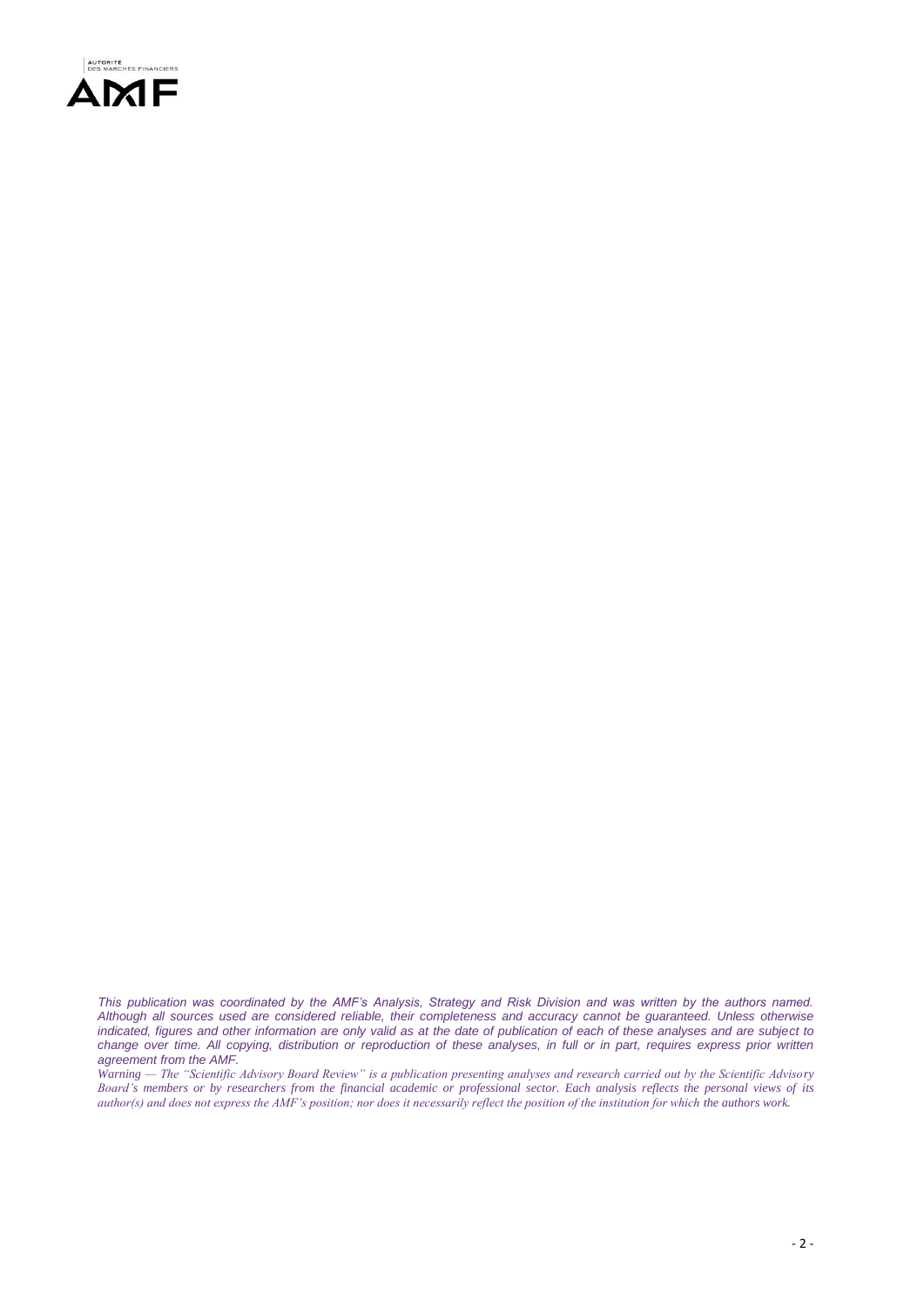

## Serge Darolles Université Paris-Dauphine

#### **Summary**

An investment fund's liquidity is often equated with the liquidity of the financial instruments that it holds. However, fund management can in some ways resemble a liquidity transformation activity. A change in the structure of a fund's client base affects the potential mismatch between the liquidity of its assets and liabilities. An asset/liability approach for liquidity management is therefore critical and requires a client behaviour model. This paper addresses the various challenges facing management companies: information systems, behavioural models, risk models and regulation. It presents, for a significant number of funds, the results of a statistical study of client behaviour and the impact of this behaviour on a fund's exposure to liquidity risk.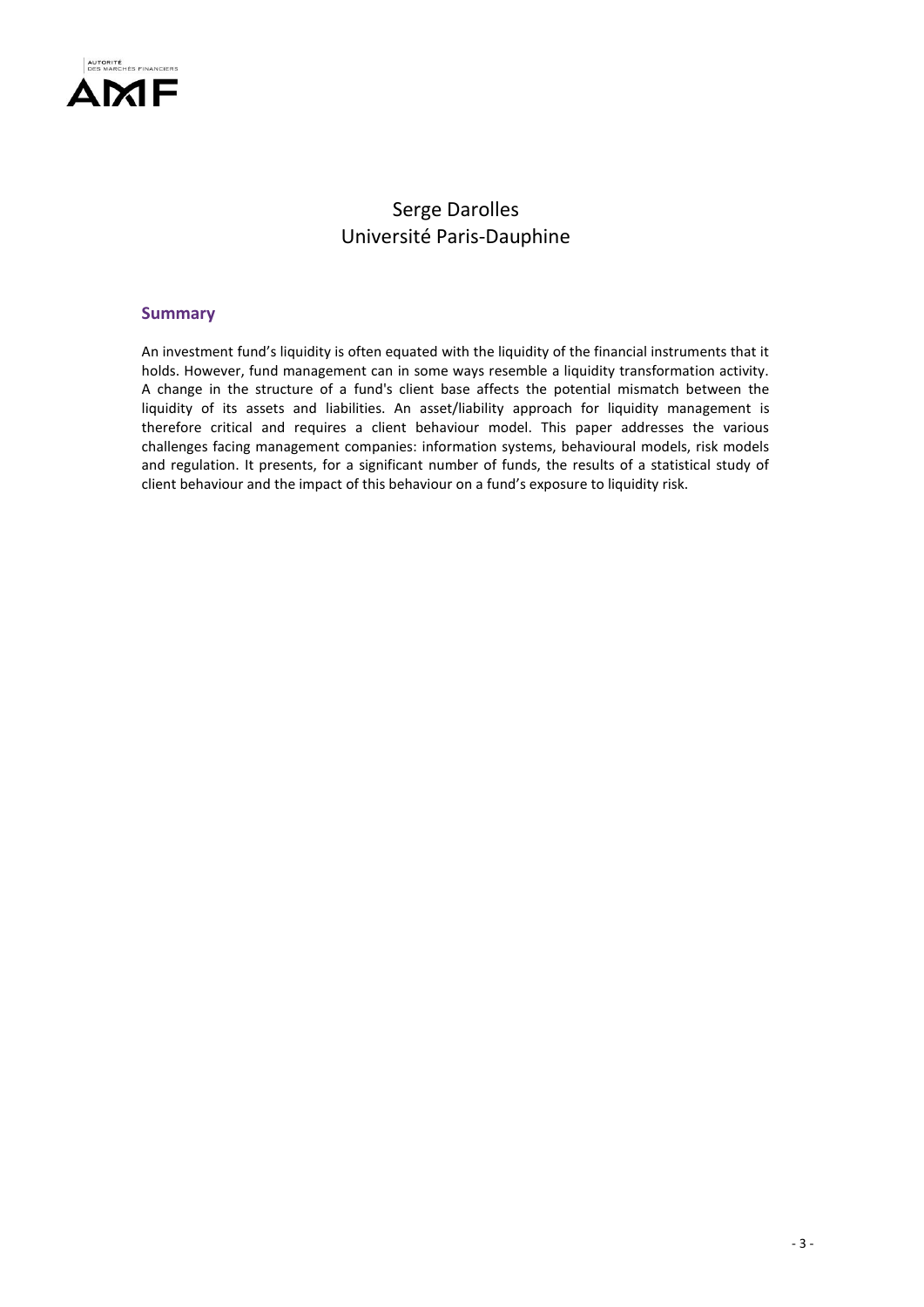

## **1. THE ISSUES**

An investment fund's liquidity risk is often assessed solely by analysing the financial instruments that it holds. The structure of a fund's assets does in fact directly expose its performance to a deterioration in the liquidity of the financial instruments. This approach implicitly assumes that the size of the fund remains constant, and that the deterioration in liquidity does not prompt clients to exit. However, in practice, the size of a fund changes in response to investors' reactions, subject to any liquidity constraints they face. These factors, relating to the composition of a fund's liabilities, therefore have a direct impact on the level of liquidity risk, in particular when the fund invests in illiquid assets while also offering its clients favourable liquidity. Fund management thus resembles a liquidity transformation activity, and any deterioration in the liquidity of the portfolio securities can increase the mismatch between the liquidity of the fund's assets and liabilities. Liquidity risk is a direct consequence of this mismatch, and a combined analysis of the fund's assets and liabilities is needed to quantify it. This suggests, therefore, a form of asset/liability management of liquidity that is possible only if fund managers incorporate information about their clients' behaviour into their analysis.

As such, and given their risk departments' current practices, management companies are facing a variety of challenges. We believe there are four major issues. The first is their information system. Historical data for financial instruments held by the fund are stored in this system. They are used to determine the fund's exposure to various types of risks — market, credit, liquidity, and so on — through statistical calculations based on historical series of transaction prices, spreads, volumes and ratings. In contrast, information about the fund's clients is generally not as easily accessible, particularly when the aim is to work at the most granular level, i.e. the client. In many cases, only total assets under management are stored in the information system as they are used directly to calculate leverage and diversification constraints. Risk teams consequently do not have the tools to systematically monitor changes in the structure of the liabilities. However, these changes may have different causes and different implications for liquidity. Consider the example of a fund whose total size is stable between two dates. This stability might suggest that the fund's exposure to liquidity risk is stable. But it could also be the result of redemptions initiated by long-term investors and of subscriptions by clients investing for very short periods. It is clear, in that case, that the quality of the liabilities has deteriorated and the fund's exposure to liquidity risk has increased. The only way to see this is to track individual investor behaviour and to then infer the changes in the structure of the fund's liabilities. The challenge for management companies is therefore to upgrade their information systems to include liability tracking. This requires a better understanding of their clients. Order marking systems can be used, for example, to identify which client sent a given buy or sell order, then to store subscription/redemption records by client/specific client profile. This is a substantial investment for the management company and presents a number of technical challenges. But this information also simplifies how distributors are treated and paid, and adds to the value of the portfolio of existing clients. In this respect, it could provide a second justification for the investment required.

The second issue is to understand client behaviour. Creating a subscription/redemption database merely gives a historical view of client behaviour. Effective liquidity risk management at a given date requires a forward-looking view to be able to anticipate future subscriptions/redemptions. Without a very clear idea of likely redemption scenarios, fund managers have to invest some of their funds in immediately available liquid instruments to help cover potential redemptions without having to sell illiquid assets at a loss<sup>1</sup>. A better understanding of client behaviour allows fund managers to more effectively manage their fund's exposure to liquidity risk and to invest a larger percentage of the portfolio in illiquid financial instruments. Statistical models of varying degrees of sophistication need to be developed to anticipate client behaviour. The first basic approach is to assume stable client behaviour over time. Historical data are used to estimate the marginal distribution of subscriptions/redemptions, then to calculate the probability of extreme events, such as a 50% decrease in assets under management. Much as is done for volatility, it is also possible to include a time component in these simple models. Historical data can be used to determine whether, for example, significant outflows on one date are on average followed by significant outflows on subsequent dates. Time series models can be used to statistically connect observations made on different dates and to capture these timing effects. Finally, a last approach is to

1

 $<sup>1</sup>$  See Darolles, Roussellet (2017) for an analysis of how investment funds manage their cash.</sup>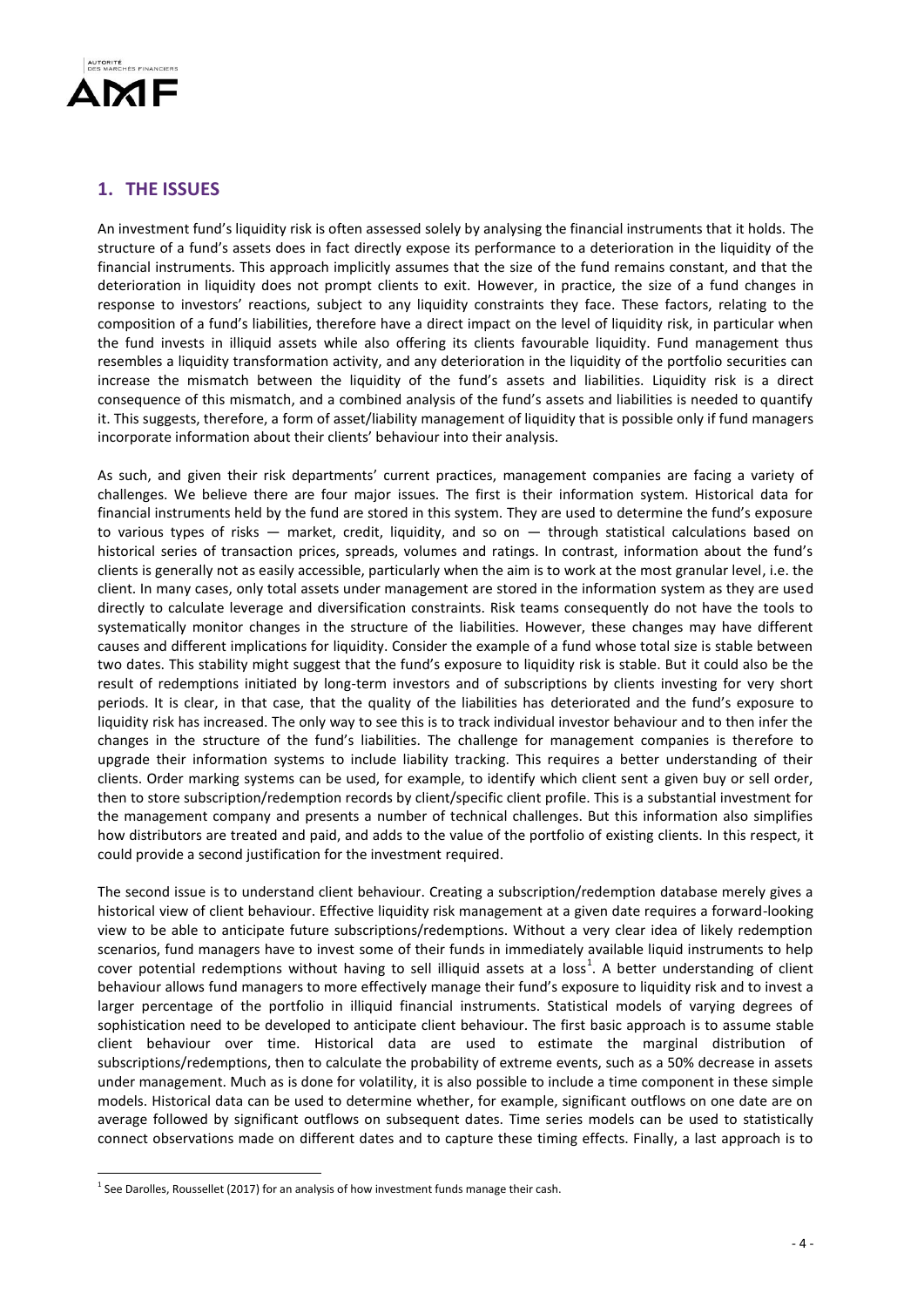

<u>.</u>

identify the economic factors associated with subscriptions/redemptions, then include these exogenous explanatory factors in the behavioural model. In addition to measuring liquidity risk, developing these models could also establish consistency between the tracking of a fund's liabilities and the calculation of commercial performance indicators. Clients typically do not all have the same value for a management company, and those that tend to remain invested for longer are more attractive than the others. A better understanding of client behaviour therefore also provides effective tools for managing and spurring business development.

The third issue for management companies concerns the connection between an understanding of client behaviour and management of liquidity risk. In absolute terms, risk models should account for both the characteristics of the portfolio, i.e. market liquidity risk, and the way this portfolio is funded by clients, i.e. funding liquidity risk. A fund can invest in illiquid assets without suffering from overexposure to liquidity if its funding relies on inflows of investment from clients with a long-term horizon. Conversely, a fund invested in highly liquid assets is exposed to a liquidity risk if clients have a short-term investment goal. It is therefore important to take full account of both dimensions and to find a way to tie the final risk calculation to the structure of the liabilities. Consider the simple example of the calculation of a fund's value at risk. It is easy to account for the market liquidity of the securities held by the fund and to penalise the most illiquid securities. But, in doing so, we obtain the same value at risk for two funds that hold identical portfolios but have very different client structures. However, a fund whose clients invest in the short term or are very sensitive to the fund's performance should be penalised, because a shock to the market value of the fund implies outflows on subsequent dates, and hence future asset sales at potentially unfavourable prices<sup>2</sup>. This example shows that only an asset/liability approach helps control the investment fund's liquidity risk. Measuring the assets' liquidity risk by accounting for the structure of the liabilities thus helps establish mechanisms to manage liquidity in order to align the percentage of illiquid investments and the structure of the fund's liabilities.

The fourth is open-ended fund regulations. It is possible to reduce the liquidity gap between a fund's assets and liabilities by asking the fund manager to impose liquidity constraints on clients. Various mechanisms can be used to extend a client's average investment horizon. For example, funds can require a minimum holding period or prohibit clients from redeeming more than a certain percentage of their position on a given date. Reducing the liquidity offered protects the client from too wide a gap between asset and liability liquidity and allows the fund manager to continue to invest in long-term assets. These constraints should be imposed only if they are necessary, i.e. when the calculations made for a given fund show that there is in fact a significant gap between liquidity on the asset side and on the liability side. They therefore require a better understanding of the liabilities and their structure at a given point in time, as well as of the liability dynamics, including contagion effects that could trigger massive outflows in response to market shocks. To that end, access to information about liabilities is quite crucial, and it is important that this information be tracked to enable the statistical models to estimate client behaviour.

This paper seeks to present an overview of the research project launched in 2015 at Université Paris-Dauphine, in collaboration with participants from the asset management world, on modelling investment funds' liability liquidity risk. The first step in the thought process was to build a historical database to archive the past subscription/redemption flows of clients of various types of investment funds. A number of management companies participated and gave us access to these data at the individual client level, which is unusual in the world of academic research. This allowed us, in particular, to measure the benefit of working with disaggregated data, at the client rather than fund level. Understanding the links between the decisions made by clients based on type of client builds on the work already underway on buy/sell order marking. This database is described in Section 2 of this paper. Once it was ready, we used it to study how clients behave, with the aim of anticipating their future investment decisions based on observations of their past and present behaviour. The dynamic investor behaviour model is introduced in Section 3 of this paper. The model's estimate for different funds helped identify different client effects depending on the type of fund. This allowed us to quantify the differences observed among the various major families of investors, and thus to project the amount of potential outflows based on the composition of the liabilities. The results obtained therefore made it possible to optimise the length

 $2$  Of course, this reasoning works only when it is expensive to reduce the size of the portfolio and is therefore not valid for portfolios invested in highly liquid assets.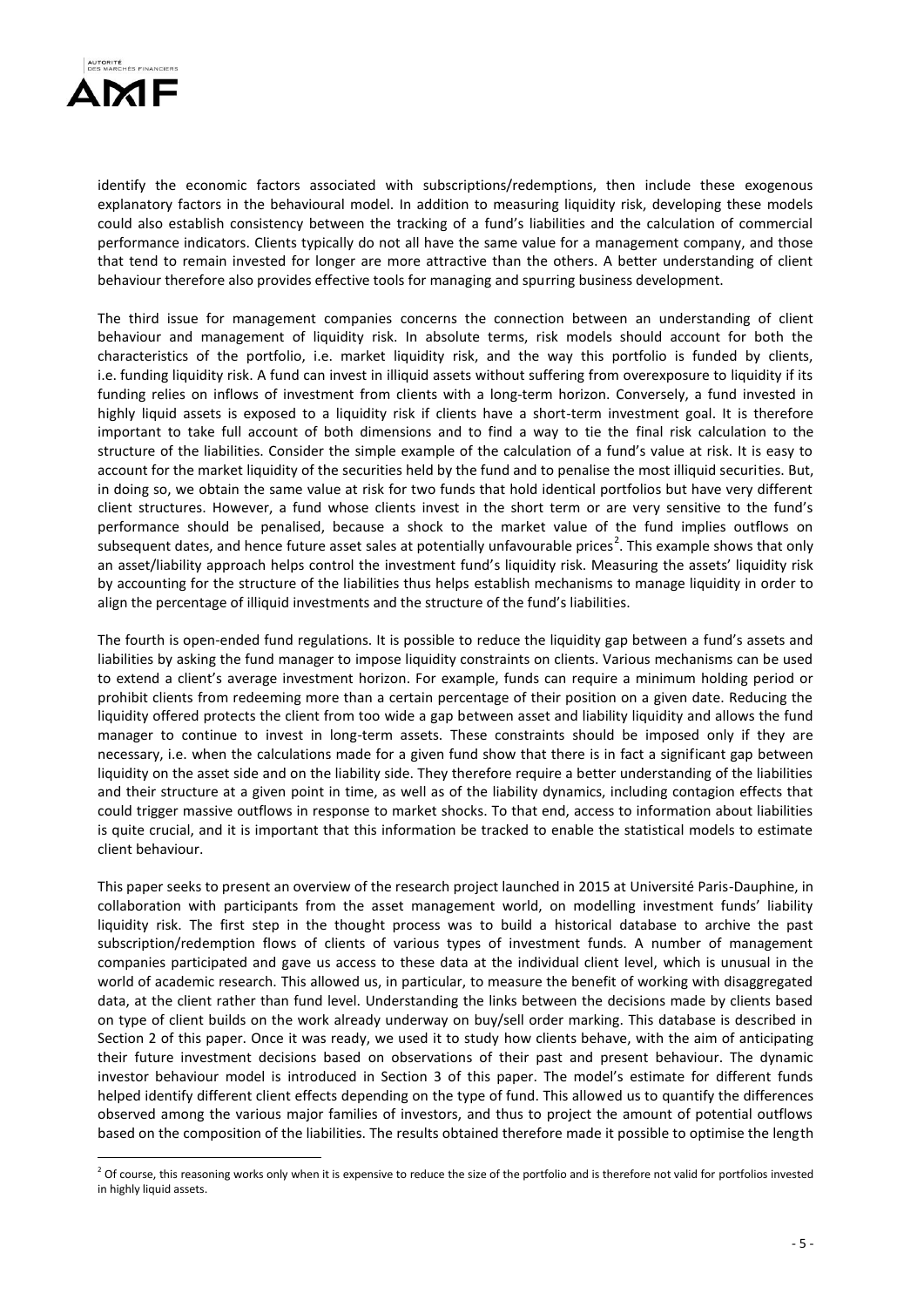

1

of investments on the asset side or to anticipate marketing actions. Lastly in Section 4, we address the various approaches currently being explored.

## **2. BUILDING THE DATABASE**

Management companies currently collect and store very limited data about the behaviour of their clients. But, owing to the digital transformation and regulatory developments, they will quickly have access to increasingly large volumes of data about their clients and how they manage their investments. While these data are very useful for the funds' business development, they are also expected to help the management teams better control liquidity risk. In this section, we describe the various steps in the thought process that led to the creation of the database of the historical behaviour of the clients of their funds.

## **2.1 Using the information on the liability side of the funds**

It is always useful for a management company to identify exactly who the end investor is, that is, who makes the subscription and redemption decisions. A better understanding of liabilities allows for more targeted marketing actions and more effective communication in times of crisis. But, while this need is not new, the existing solutions for developing a better understanding of liabilities only partially meet expectations. The current fund distribution model includes a number of intermediaries between the management company and the end investor, which makes the quality of the order tracking highly unreliable.

Nevertheless, there is currently a great deal of interest in these matters. The first reason is regulatory. The Autorité des Marchés Financiers (AMF) reiterated in February 2017 that "understanding and analysing the fund's liabilities is essential to identifying the risks faced by the asset management company"<sup>3</sup>. Future European regulations (MiFID II, PRIIPs) will also affect the distribution channel and the producer/distributor relationship, and thus increase the understanding of liabilities. MiFID II, in particular, could be an opportunity to establish a system for distributors to report to producers on the breakdown by investor risk criteria.

The second reason is strategic. The emergence of FinTechs and their direct distribution model could disrupt the traditional channels and offer strong competition to existing players. Having direct access to the end client means they can request information not available to traditional management companies. This information can then be used to better target the investment offering based on the clients' characteristics. Once aggregated, it also provides a better view of the structure of a fund's liabilities and can be used to better anticipate how they will change under stressed market conditions. The inability to conduct this type of analysis puts fund managers at a distinct disadvantage, as their distribution method breaks their direct link to their clients.

The AMF guide<sup>4</sup> published in February 2017 provides a number of ways to effectively track liabilities. The approaches are mostly qualitative, through a better understanding of this link between manager and investor. However, a statistical analysis of historical subscriptions and redemptions for a fund, based on client characteristics, can be used to better assess redemption risks. A quantitative approach can also be a precondition for a more qualitative, targeted and case-by-case approach based on the weight of different clients and the size of the funds. Developing a quantitative approach nonetheless requires access to resources, data and expertise that a single management company may not have within its teams. It is therefore essential to work together to expand the scope of the statistical study in terms of funds, types of management and historical depth through data-sharing and a substantial collection, anonymisation and standardisation effort.

<sup>3</sup> Autorité des marches financiers (2017), *The use of stress tests as part of risk management: Guide for asset management companies*, February 2017, AMF publications.

<sup>4</sup> Autorité des marches financiers (2017), *The use of stress tests as part of risk management: Guide for asset management companies*, February 2017, AMF publications.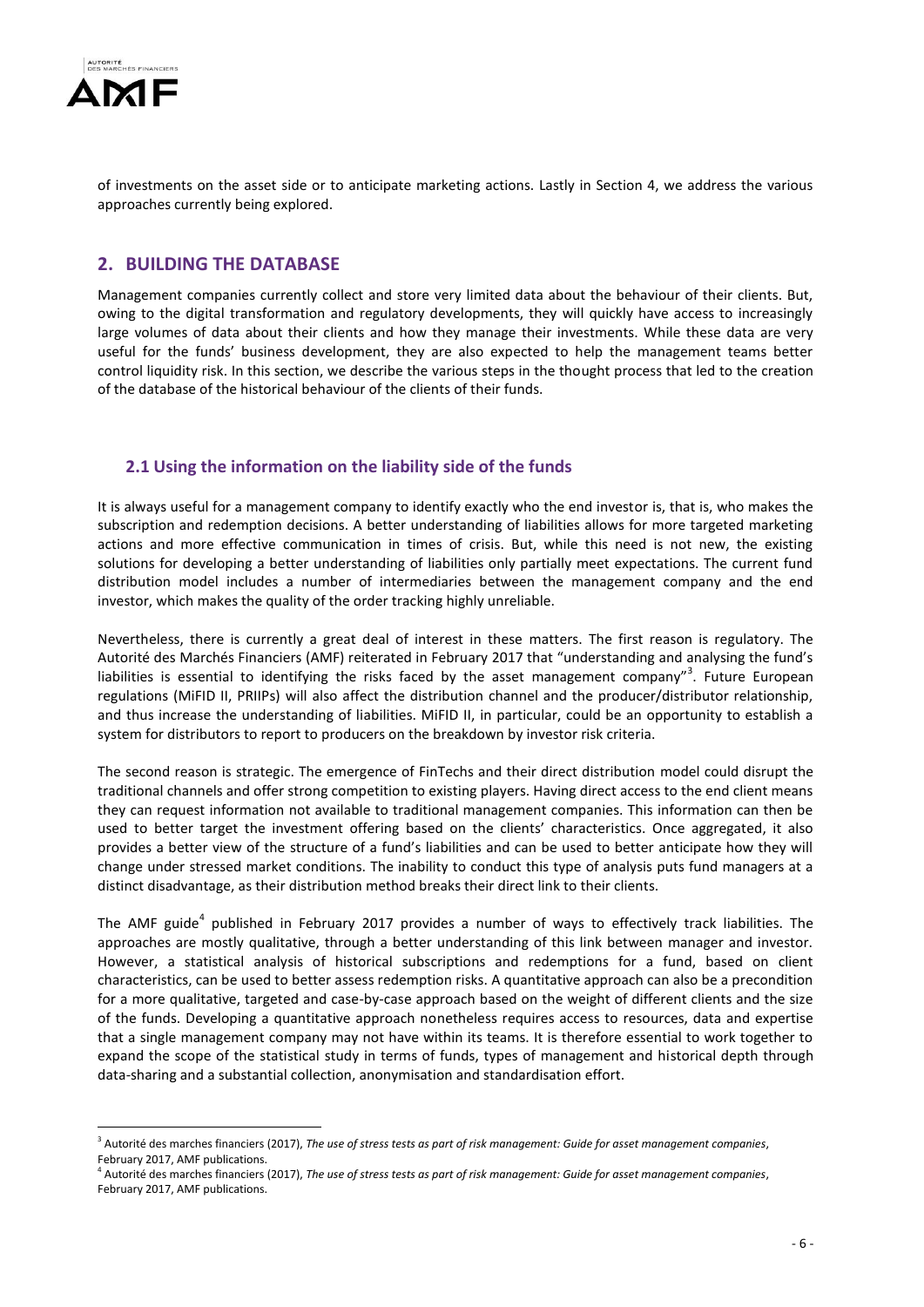

1

## **2.2 How the consortium benefits academic research**

Building a historical database of subscriptions/redemptions, using management company data, was the first step in the collaborative project that formed the basis of this research<sup>5</sup>. Researchers had previously not had access to a database of clients' investment choices. This information is highly strategic for management companies, and it is understandable that they would rather not take the risk of sharing it. The only information that was public was the historical change in the size of investment funds. While this information may be most useful when studying the links between a fund's performance and its size, all liquidity analyses require a more precise picture of funds' liabilities, and of their structure in particular. But this structure changes over time based on clients' entries and exits. A full analysis cannot be conducted using only aggregated data.

The first step in building the database focused on gathering data about the behaviour of a fund's clients. While records of subscriptions/redemptions could easily be obtained from the partner management companies, the challenge was to classify each individual client by type. Institutional clients and retail clients respond differently to shocks to the value of their investments. To complete this classification, we worked closely with each of the partner management companies. This work could only have been done by a consortium that brought together academia and industry. Additionally, large volumes of data are needed to be able to model inflow/outflow probabilities. Collaborating with a number of management companies that were prepared to give us their records allowed us to build this large shared database and make it available to a team of academic researchers.

Once the database was created, the second step was to define a common client nomenclature. We came to realise that none of the management companies used the same client typology. We therefore had to create this single typology, along with rules we could use to assign clients to one of the classifications within this new nomenclature.

## **2.3 The main characteristics of the database**

Access to data from the partner management companies allowed us to select a group of 15 funds, with different management styles, from a very broad universe of funds. The main purpose of this selection was to work with funds with variable exposure to asset liquidity risk. Money-market funds, for example, invest in liquid assets and therefore have very little exposure to a deterioration in liquidity. Large-cap equity funds also have little exposure to market liquidity risk, and this exposure increases for small- and mid-cap equity funds. At the other end of the scale, bond funds are much more sensitive to a deterioration in liquidity as they invest in illiquid assets. On the liabilities side, all the funds selected in theory offer daily liquidity. But an analysis of the behaviour of each fund's client base allowed us to measure how much of this liquidity is actually taken.

Total assets under management for the 15 funds selected as a whole exceeded EUR 10 billion, with some of the funds that are quite large in size due to the inclusion of several money-market funds.

<sup>5</sup> The project named "MGPF", for *Modélisation de la Gestion du Passif des Fonds* (fund liability management modelling), received the Pôle Finance Innovation label in 2013. It then obtained funding from the French government and from the Ile de France region through an "FUI", for *Fond Unique Interministériel* (single interministerial fund), in June 2014, allowing the Consortium to begin work in earnest in November 2014. See Darolles, Le Fol, Lu, Sun (2017) for a detailed description of this project.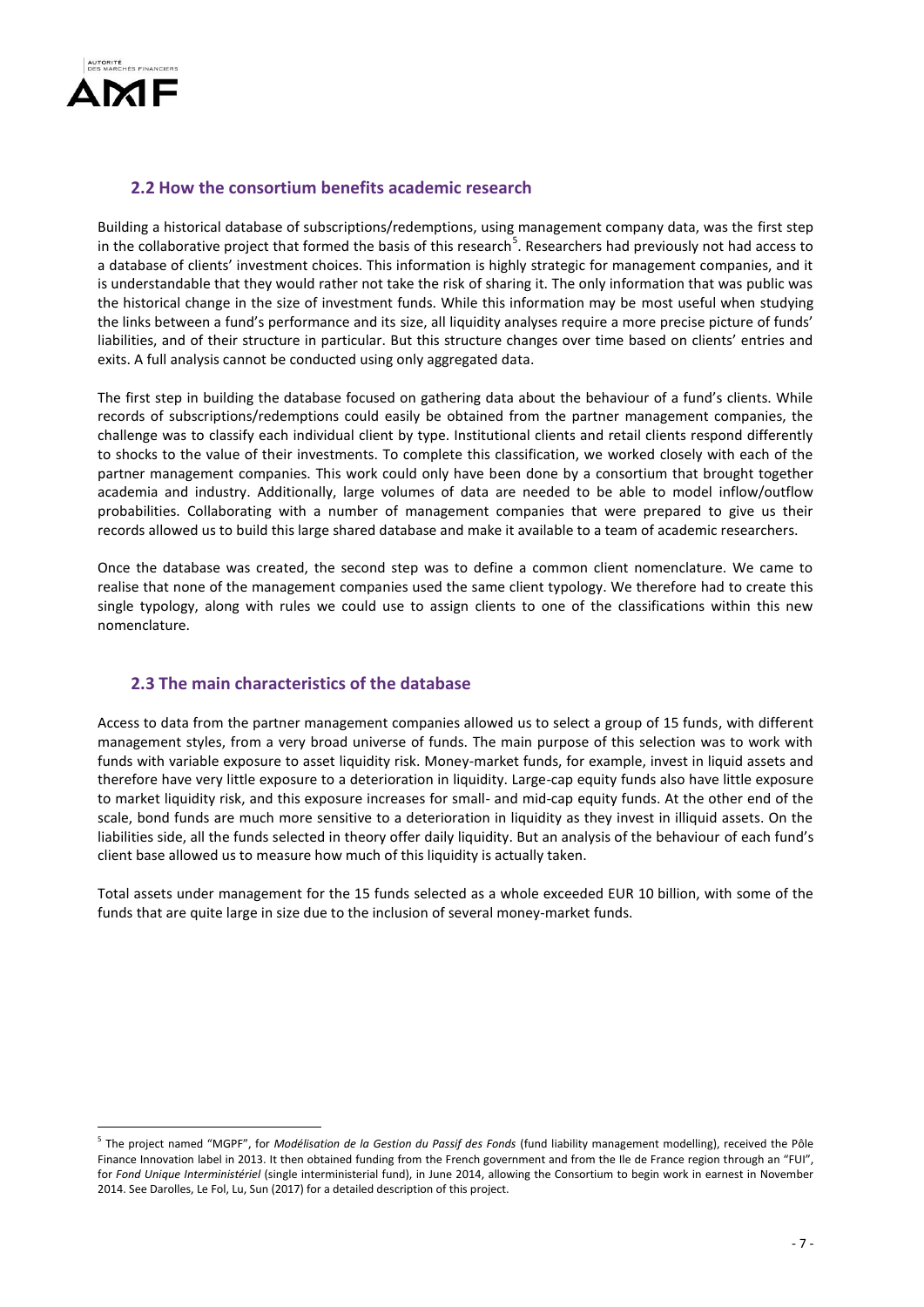| Management   | Fund                                                                  | Category                 | Number of      | Inception  | <b>AUM</b>     |  |
|--------------|-----------------------------------------------------------------------|--------------------------|----------------|------------|----------------|--|
| Company      |                                                                       |                          | sub-segments   |            |                |  |
| Firm 1       |                                                                       |                          | 16             |            |                |  |
|              | Fund 1<br>Euro equity large cap<br>Fund 2<br>Euro equity mid/small ca |                          | 3              | 02/10/1998 | 329 723 439    |  |
|              |                                                                       |                          | $\overline{2}$ | 06/09/1991 | 376 326 122    |  |
|              | Fund 3                                                                | Euro Fixed Income        | 2              | 03/07/1992 | 255 141 000    |  |
|              | Fund 4                                                                | Euro Fixed Income        | 3              | 24/02/1982 | 375 685 999    |  |
|              | Fund 5                                                                | lEuro Fixed Income       | 3              | 05/02/1990 | 935 044 376    |  |
|              | Fund 6                                                                | <b>Euro Money Market</b> | $\overline{2}$ | 31/12/1985 | 450 074 000    |  |
|              | Fund 7                                                                | <b>Euro Money Market</b> | $\mathbf{1}$   | 07/07/1995 | 1570300000     |  |
| Firm 2       |                                                                       |                          | 19             |            |                |  |
|              | Fund 8                                                                | Euro equity large cap    | 5              | 20/11/2001 | 280 424 002    |  |
|              | Fund 9                                                                | Euro equity mid/small ca | 5              | 11/05/1994 | 333 368 999    |  |
|              | Fund 10                                                               | lEuro Fixed Income       | 5              | 25/10/2000 | 354 900 000    |  |
|              | Fund 11                                                               | <b>Euro Money Market</b> | $\overline{4}$ | 08/03/2006 | 3 415 839 000  |  |
| Firm 3       |                                                                       |                          | 8              |            |                |  |
|              | Fund 12                                                               | Euro Money Market        | $\overline{2}$ | 04/01/2013 | 1319876994     |  |
|              | Fund 13                                                               | Euro equity large cap    | 3              | 09/01/2001 | 295 271 161    |  |
|              | Fund 14                                                               | Euro equity mid/small ca | 2              | 14/02/1997 | 34 287 000     |  |
|              | Fund 15                                                               | lEuro Fixed Income       | $\mathbf{1}$   | 30/11/2001 | 388 074 000    |  |
| <b>Total</b> |                                                                       |                          | 43             |            | 10 714 336 092 |  |

#### **Table 1: Descriptive statistics**

For example, the largest fund in our sample manages more than EUR 3.4 billion, while the smallest is in the Euro Equity Mid/Small Cap category with EUR 34 million under management. At transaction level, for the period under review we gathered and analysed more than 930,000 buy and sell transactions (578,000 buy and 357,000 sell transactions). The following table shows a very wide range of levels of activity for the funds, with a very high number of transactions per day for some funds and a very low number for others. An analysis of this table also shows that daily activity is therefore very high for money-market funds but much lower for bond funds. Additionally, we can see from Table 2 that levels of activity can also vary from one management company to the next.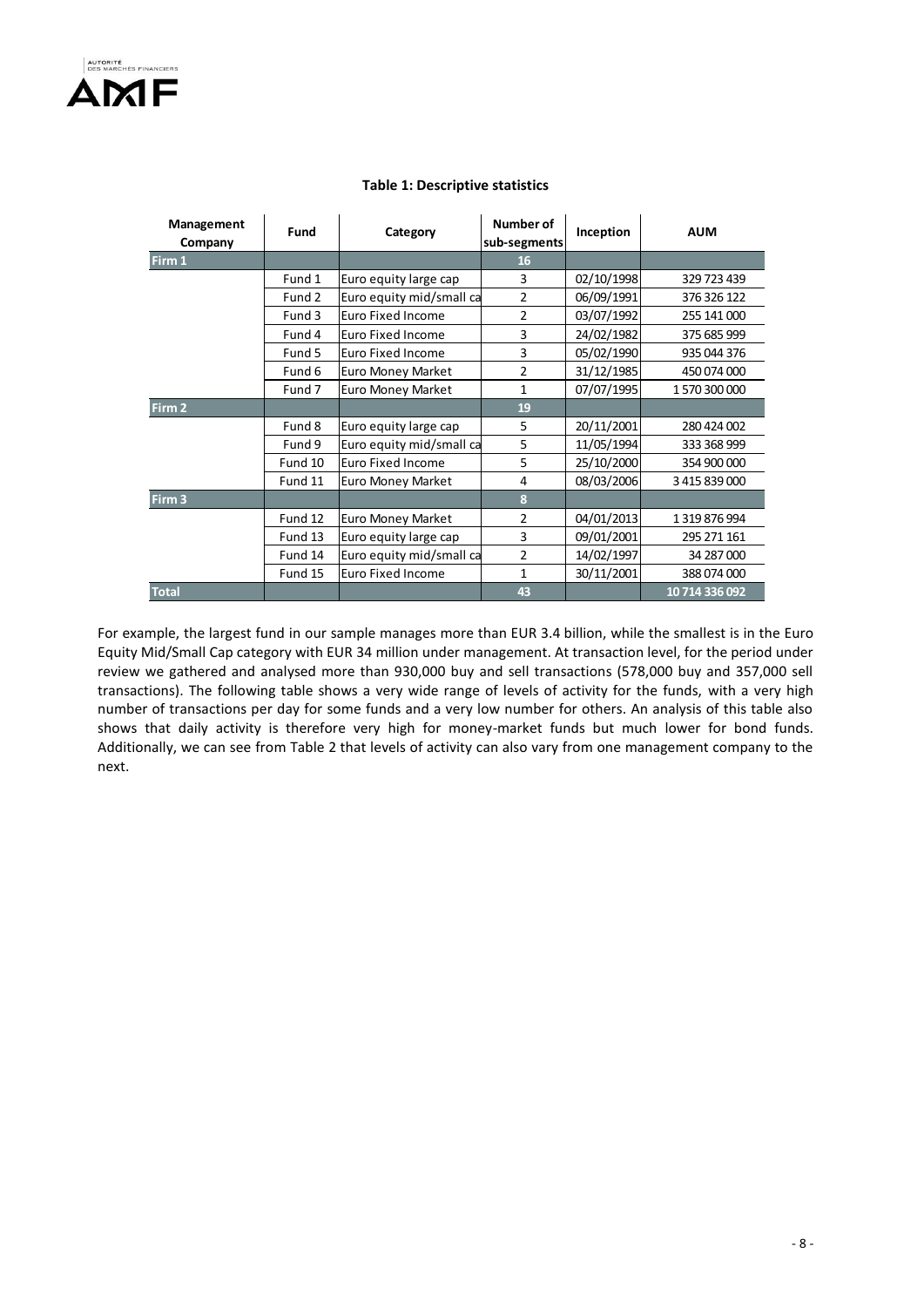<u>.</u>

#### **Table 2: Level of activity**

| Fund    | Period    | Days |         | <b>Total number of</b> |                                        | Daily number of                               |        |        |  |
|---------|-----------|------|---------|------------------------|----------------------------------------|-----------------------------------------------|--------|--------|--|
|         |           |      |         |                        | Subscriptions Redemptions Transactions | <b>Subscriptions Redemptions Transactions</b> |        |        |  |
|         |           |      | 522 015 | 283 034                | 805 049                                |                                               |        |        |  |
| Fund 1  | 2013-2014 | 497  | 174 903 | 22 134                 | 197037                                 | 351.91                                        | 44.53  | 396.44 |  |
| Fund 2  | 2013-2014 | 497  | 144 992 | 20880                  | 165872                                 | 42.01<br>297.73                               |        | 339.74 |  |
| Fund 3  | 2013-2014 | 497  | 18942   | 6436                   | 25 3 78                                | 38.11                                         | 12.95  | 51.06  |  |
| Fund 4  | 2013-2014 | 497  | 3709    | 5983                   | 9692                                   | 7.46                                          | 12.04  | 19.50  |  |
| Fund 5  | 2013-2014 | 497  | 5671    | 7323                   | 12 9 94                                | 11.41                                         | 14.73  | 26.14  |  |
| Fund 6  | 2013-2014 | 497  | 36779   | 54 044                 | 90823                                  | 74.00                                         | 108.74 | 182.74 |  |
| Fund 7  | 2013-2014 | 497  | 137019  | 166 234                | 303 253                                | 275.69                                        | 334.47 | 610.17 |  |
|         |           |      | 52773   | 68 955                 | 121728                                 |                                               |        |        |  |
| Fund 8  | 2010-2014 | 1252 | 7005    | 6354                   | 13 3 5 9                               | 5.60                                          | 10.67  | 16.27  |  |
| Fund 9  | 2010-2014 | 1252 | 5663    | 4037                   | 9700                                   | 4.52                                          | 7.75   | 12.27  |  |
| Fund 10 | 2010-2014 | 1252 | 1399    | 6952                   | 8351                                   | 1.12                                          | 6.67   | 7.79   |  |
| Fund 11 | 2010-2014 | 1252 | 38706   | 51 612                 | 90 318                                 | 30.92                                         | 72.14  | 103.05 |  |
|         |           |      | 45768   | 62 601                 | 108 369                                |                                               |        |        |  |
| Fund 12 | 2013-2014 | 493  | 210     | 312                    | 522                                    | 0.43                                          | 0.63   | 1.06   |  |
| Fund 13 | 2010-2014 | 1249 | 1468    | 1400                   | 2868                                   | 1.18                                          | 1.12   | 2.30   |  |
| Fund 14 | 2010-2014 | 1115 | 1877    | 3023                   | 4 9 0 0                                | 1.68                                          | 2.71   | 4.39   |  |
| Fund 15 | 2010-2014 | 1233 | 564     | 564                    | 1 1 2 8                                | 0.46                                          | 0.46   | 0.91   |  |
|         |           |      | 620 556 | 414 590                | 1035 146                               |                                               |        |        |  |

The second step involved putting clients into similar groups. For each of the funds, we had access to several pieces of information: all of the buy/sell transactions made by the fund's investors, a client identifier<sup>6</sup>, the number of units in question, the corresponding price and the transaction date. Each management company classifies all of its clients into different groups, but this classification varies from one management company to the next. We had to create a new common classification for all the companies and apply it to all investors trading in the selected funds. Based on this work, we defined 16 types of investors, ranging from institutionals, private banks and independent wealth management advisors to retail clients. This classification enabled us to observe, on an aggregate basis, the behaviour of a large number of investors and hence to draw a number of conclusions about their average behaviour. For example, do the institutional and retail clients of small- and large-cap equity funds have a short-term investment horizon? It is clear that the only way to answer this question is to work with disaggregated data. Average holding periods cannot be calculated merely by observing investment flows at fund level. Another benefit of the disaggregated approach is the ability to calculate the amount of subscriptions and redemptions separately. A fund's assets under management may remain stable even as a significant percentage of institutional clients is replaced by retail clients. This change in the structure of a fund's liabilities can only be observed from individual flows and is impossible to identify using aggregated flows. Lastly, the statistical treatment of disaggregated data also makes it possible to track the history of a given client within a single management company<sup>7</sup>. We can therefore track any switches between asset classes or types of funds by a given client or group of clients. For example, does a deterioration in market liquidity prompt certain investors to reduce their exposure to this risk and invest in money-market funds? Here as well, we can only answer this type of question through the use of disaggregated data.

Access to disaggregated data also allowed us to address questions about contagion effects. Consider the example of two types of clients — institutional investors and retail clients — invested in a given fund. We could speculate that the best-informed clients will react quickly to a deterioration in the financial environment and thus reduce their risk more quickly, mainly by scaling back their investments in the riskiest assets. Is this response a sign that retail clients will exit in the future? And what do we expect the amount involved in these future exits to be? These questions can also be asked about the investment universe as a whole or just for a given fund. Ultimately, the aim is to use the buy/sell time series for different investments based on type. We can also assess the risks

 $<sup>6</sup>$  For confidentiality reasons, an identifier was assigned to each client within the management company.</sup>

 $^7$  The identifiers used in client anonymisation are defined within each management company. It is therefore impossible to track any client transfers between two different management companies.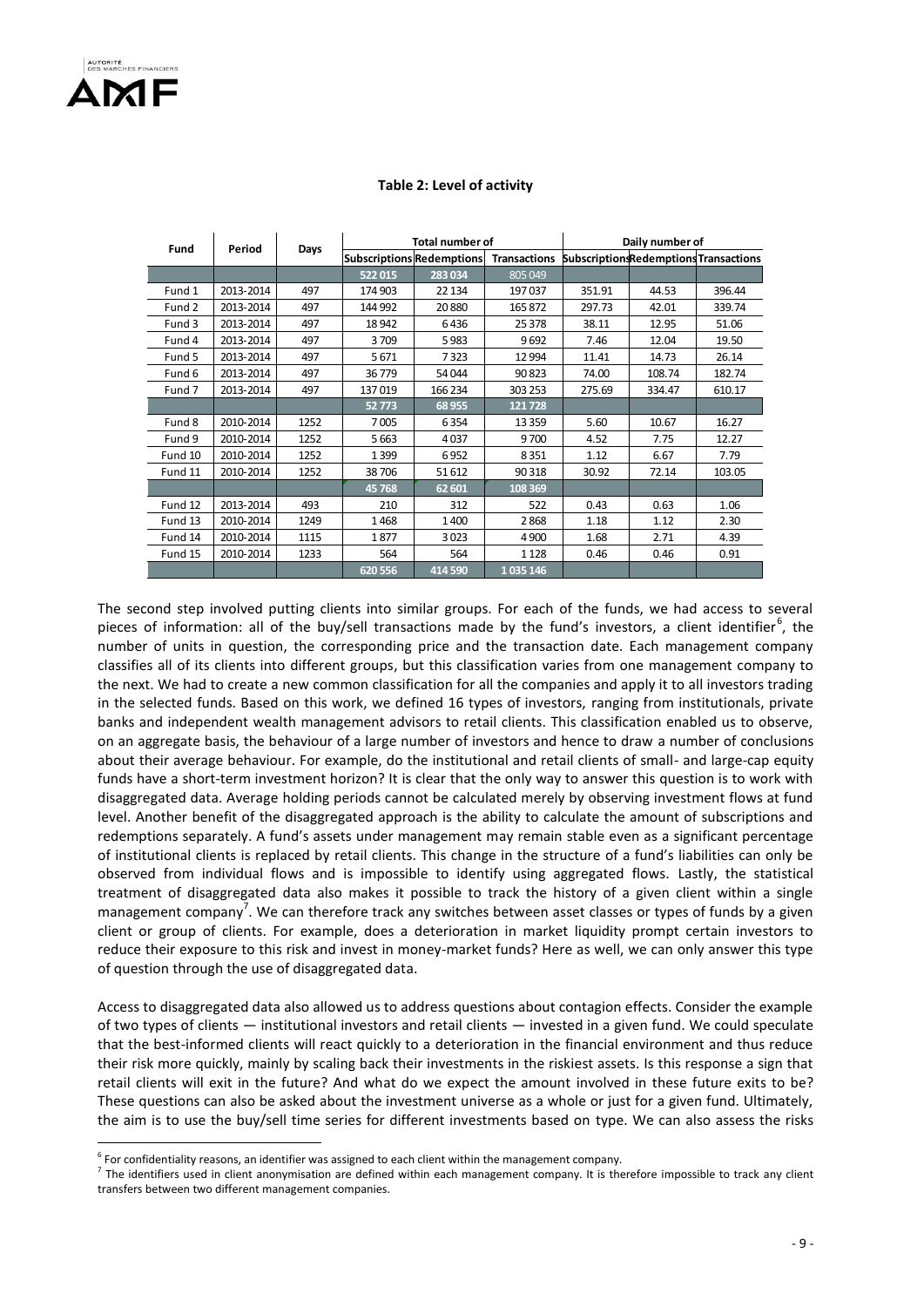

associated with the openness of investment funds, and those that exist when the same investors are present in different funds. This can create channels of contagion in the funds' liabilities, which can only be measured with a disaggregated approach.

However, and we are already seeing this with the very limited universe of 15 funds used in this initial study, the size of the samples to be processed quickly becomes enormous, and in our case reached nearly one million transactions. Extending the study to all funds would bring us to several billion transactions. We need to develop models to use these data effectively. They should be simple ones to start with, to make them more accessible to as many people as possible. These models are presented in the next section.

## **3. MODELLING INVESTOR BEHAVIOUR**

This section seeks to describe the different steps in the modelling process. Our intention was, first, to propose simple models, and then to gradually add levels of complexity based on the stylised facts observed. The goal is to develop a standard method and then retain the ability to use more sophisticated internal models. An analogy can be drawn with the calculation of a portfolio's value at risk. We can see the different steps in the modelling process, such as the calculation of a Gaussian value at risk, followed by an ARCH value at risk, and so on. This approach allows us to assess, at each stage, the role played by the new parameters included in the model.

Our aim in this paper is only to model the number of subscriptions and redemptions observed for a given fund, for all clients. It is, of course, possible to apply the model to data from a group of funds — large-cap equity funds, for example — or from the universe of funds as a whole. For example, we discuss only the results obtained for well-identified funds in our sample, based on the investment strategy pursued and the degree of exposure to market liquidity risk. It is also possible to apply this approach to different types of investors, and thus to study the causal effects on the behaviour of these investors. Here we present only the initial results obtained for all investors without distinguishing between types.

Applying this approach to historical subscriptions/redemptions observed for different types of funds and for all types of clients yielded significant results. For example, we observed very different client behaviour based on the liquidity of the funds in which they had invested, even when the funds had identical liquidity conditions.

## **3.1. The Poisson model**

The most simple statistical count model is the Poisson model. It assumes that the number of subscriptions or redemptions observed each day, represented as  $N_t$ , is the realisation of a random variable that is independent and identically distributed according to a Poisson distribution with parameter  $\lambda$ . However, one of the stylised facts observed in the transaction data runs counter to the theoretical properties of the Poisson distribution, in particular, that the variance is equal to the mean<sup>8</sup>. We see empirically that the variance in the number of subscriptions or redemptions is far above its mean. Using a simple Poisson distribution would therefore have the disadvantage of incorrectly calibrating the variability of the series of interest and of underestimating, for example, the probability of the liquidity stress scenarios. This must be taken into account when working with models permitting the replication of the empirical characteristics of the series. We therefore use a Poisson model with overdispersion, i.e. the observations are assumed to be drawn from a Poisson distribution with a parameter equal to  $\lambda F_t$ , where  $F_t$  is the value taken at time t by an unobservable factor drawn from a negative binomial distribution with expectation 1 and parameter<sup>9</sup>  $\gamma$ . Latent factor  $F_t$  makes it possible to create overdispersion and therefore to better calibrate the moments of the empirical distribution. The estimate of the two parameters  $\lambda$ and  $\gamma$  for the different funds in the sample do in fact show that the overdispersion is effective, with the  $\gamma$ parameters statistically different from zero. The estimated values of this parameter, and thus of the levels of

1

<sup>&</sup>lt;sup>8</sup> See, for example, Cox (1983).

 $<sup>9</sup>$  See Johnson et al. (1992).</sup>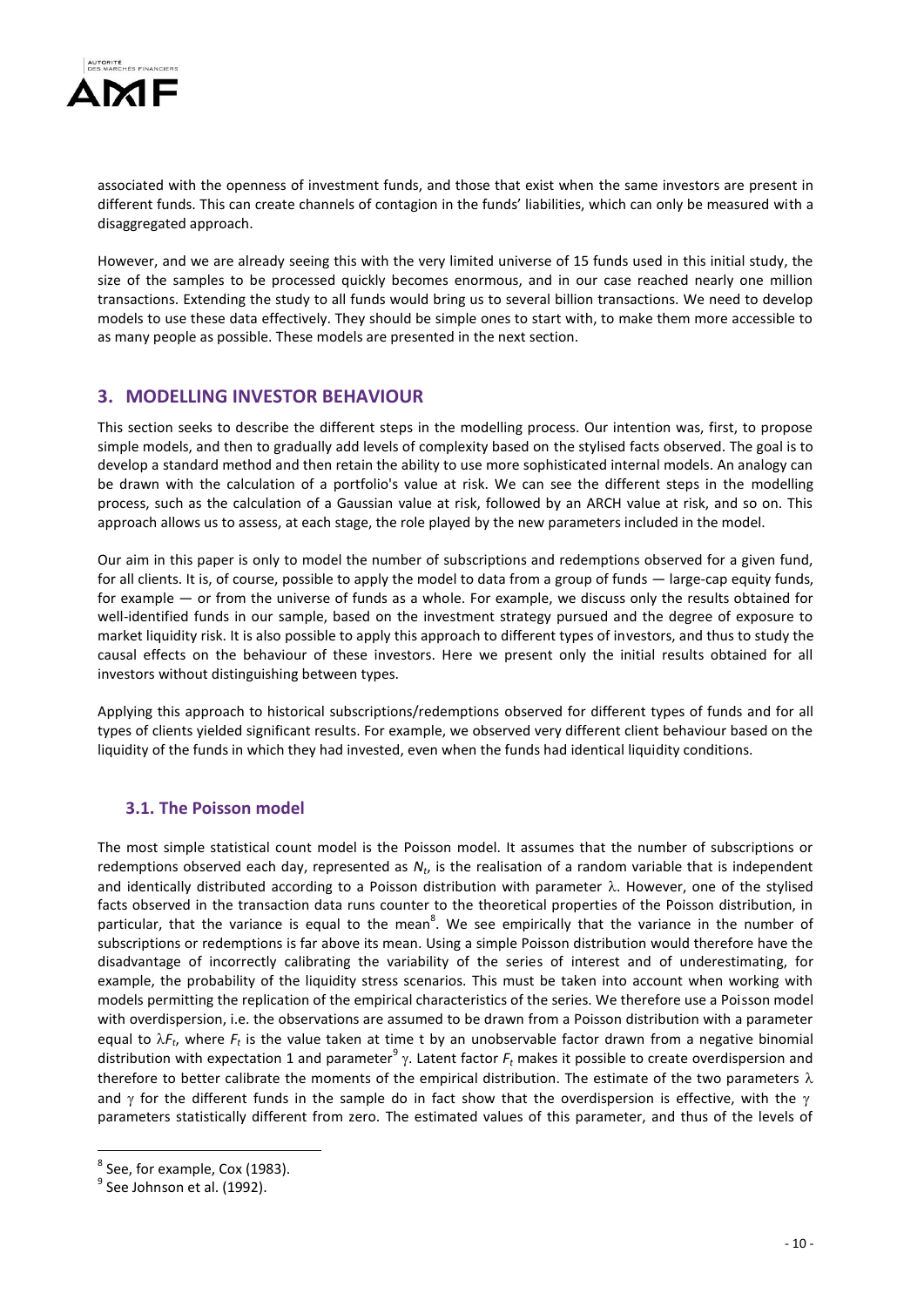

overdispersion, are higher for redemptions than for subscriptions. There is therefore much more time variability for subscriptions.

This model has the advantage of being very easy to estimate, as well as the disadvantage of being purely static, i.e. the observation distribution on date *t* does not depend on observations on previous dates. The direct implication is problematic. The best forecast for the number of subscriptions or redemptions on the subsequent date is equal to the mean, constant over time, of the subscriptions or redemptions. However, an analysis of the corresponding time series shows that subscriptions and redemptions can be concentrated during given periods. As with volatility, a period of high redemptions seems to increase the probability of observing significant redemptions to follow. There are therefore persistence phenomena in subscriptions and redemptions that are impossible to capture using a static model. The solution is to include a dynamic component in the model.

#### **3.2. Univariate autoregressive model**

The dynamic component of the model is included by adopting the philosophy of the ARCH $^{10}$  models, where volatility on a given date depends on the square of returns observed on previous dates. In our framework, we propose replacing the constant Poisson distribution parameter  $\lambda$  with parameter  $\lambda_t$ , which varies over time as a function of the previous observation in the time series. The specification used is as follows:

$$
\lambda_t = \lambda_0 + \rho N_{t-1},
$$

where parameter  $\lambda_0$  is a constant intensity and additional parameter  $\mathbb D$  captures the time persistence in subscriptions or redemptions. If *ρ*>0, we can clearly see that an increase in the number of transactions on the past date will have a positive impact on intensity  $\lambda_t$ , and thus increase the average number of transactions on the subsequent date. This channel creates both persistence and clusters in the time series of transactions, similar to what we obtain for volatility using ARCH models. It is not difficult to include additional delays in the above specification. In this study, we confine ourselves to including one single delay so as to keep the model as simple and as parsimonious as possible. If *ρ*=0, we have the simple case described above: the past has no impact on the number of transactions on the current date. It is therefore very easy to determine whether or not there is persistence in the series observed. We only have to estimate parameter *ρ* and test whether it is statistically different from zero. The estimate of this specification for the series of subscriptions and redemptions in our sample shows that, for the vast majority of funds, persistence parameters *ρ* are significantly different from zero, and that the highest levels of persistence are observed for redemptions. The risk of seeing orders concentrated over short periods of time is therefore greater for redemptions than for subscriptions.

From a practical standpoint, the advantage of dynamic models is that they provide non-constant forecasts for subscriptions or redemptions. Once parameter *ρ* becomes significant, the forecast of future redemptions depends on current redemptions, and that of future subscriptions on current subscriptions. This forecast can of course be used by managers of funds that are able to anticipate what the amount of redemptions will be on the subsequent date. They can therefore begin to adjust the size of their portfolio to be able to easily handle their clients' redemption orders.

## **3.3. Autoregressive model with cross effects**

In the previous approaches, the subscription and redemption series are modelled separately. It is interesting to see whether there are cross effects between these two series. To that end, we can expand the proposed approach to include new parameters. We then designate  $N_t^{in}$ , the number of subscriptions in a fund on date t, and  $N_t^{out}$ , the number of redemptions for the same fund also on date t. We then assume that the intensity of

1

 $10$  See Engle (1982) for an introduction to ARCH models.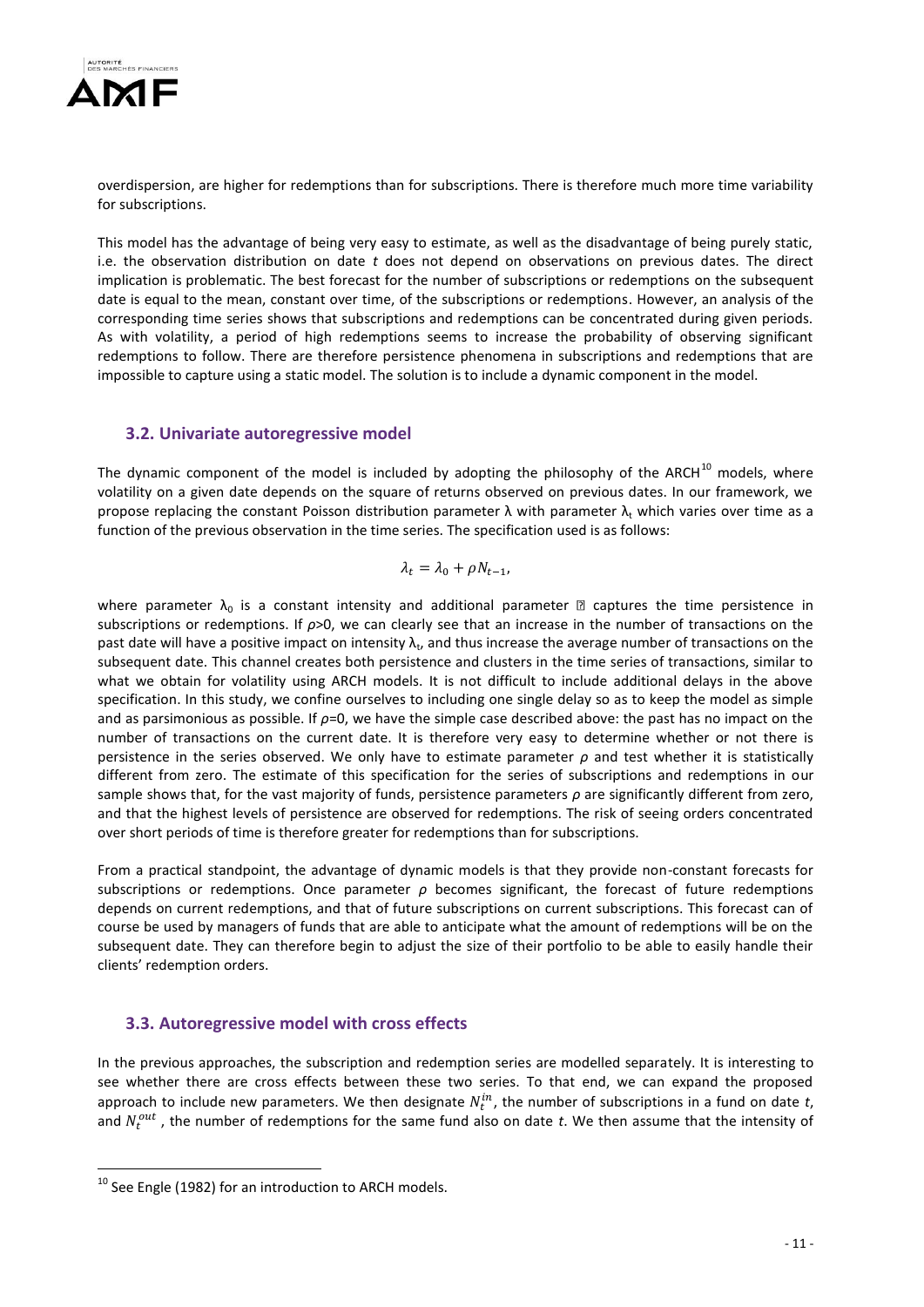

1

the Poisson distributions describing subscriptions on date t,  $\lambda_t^{in}$  and that describing redemptions  $\lambda_t^{out}$  satisfy the following two equations:

$$
\lambda_t^{in} = \lambda_0^{in} + \rho^{in-in} N_{t-1}^{in} + \rho^{in-out} N_{t-1}^{out},
$$
  

$$
\lambda_t^{out} = \lambda_0^{out} + \rho^{out-in} N_{t-1}^{in} + \rho^{out-out} N_{t-1}^{out},
$$

where the two parameters  $\rho^{in-out}$  and  $\rho^{out-in}$  capture the dependencies between subscriptions (or redemptions) on date t and redemptions (or subscriptions) on the previous date. All the other parameters in the model keep their previous interpretations.

It is now possible to discuss the financial interpretation of the four parameters  $\rho^{-1}$  included in the most general version of the model. The first parameter  $\rho^{in-in}$  can easily be interpreted in terms of reputation. Past subscriptions on average increase the number of current subscriptions. Parameter  $\rho^{out-out}$  captures the effects of panic. Investors, when they see significant outflows, interpret this as a negative signal and tend to exit the fund as well. Cross effects can also be interpreted. Parameter  $\rho^{in-out}$  measures the fund manager's ability to stabilise the size of the fund, for example, by initiating marketing actions to offset past outflows with more subscriptions. Finally, the last parameter  $\rho^{out-in}$  captures the behaviour of investors that exit the fund after a massive influx of other investors. This can be seen as contrarian behaviour by certain investors that leave the fund when an unusually strong performance attracts an unusually large number of new investors. They anticipate capacity issues and a deterioration in performance due to an increase in the size of the fund.

In terms of liquidity risk management, the presence of positive cross effects is generally beneficial since it tends to stabilise the fund's assets under management. The most critical case corresponds to a value  $\rho^{in-out}$ <0, which means fewer subscriptions on average when redemptions increase. This model allows us to separate the negative effects of past outflows into two possibilities. They can increase future outflows or reduce future inflows. An empirical analysis will show which of the two effects is greater.

| Category                  | ı in     | out       | $In-In$   | In-Out    | Out-In    | Out-Out   | a <sup>in</sup> | $q^{\text{out}}$ |
|---------------------------|----------|-----------|-----------|-----------|-----------|-----------|-----------------|------------------|
| Money-Market Fund         | $8.1***$ | $10.1***$ | $0.32***$ | $0.30***$ | $0.19***$ | $0.46***$ | $35.5***$       | 44.9***          |
| Large-Cap Equity Fund     | $4.3***$ | $4.8*$    | $0.22***$ | 0.00      | $0.78***$ | $0.18***$ | $35.9***$       | 68.8***          |
| Small/Mid-Cap Equity Fund | $0.5***$ | $1.1***$  | $0.52***$ | $0.06**$  | $0.16***$ | $0.19***$ | $2.5***$        | $4.4***$         |
| <b>Bond Fund</b>          | $0.4***$ | $0.4***$  | $0.10*$   | 0.00      | 0.00      | 0.02      | $0.5***$        | $0.7***$         |

#### **Table 3: Estimators by type of fund**

Table 3 presents the estimators<sup>11</sup> for this last model for four funds in different categories, and therefore with varying exposure to market liquidity risk. The objective of the exercise is to compare differences in the behaviour of the clients of these funds based on their liquidity, while they all offer daily liquidity.

Our analysis of the table begins with the marginal components captured via parameters  $\mathbb D$  in the table. We can see that the greater the increase in the fund's liquidity risk exposure, the steeper the decline in the value of the parameters. We therefore observe on average far less activity in funds where assets are illiquid, such as bond funds. If we turn now to the risk associated with the effects of panic, it is important to focus on the out-out column showing the estimators of the  $\rho^{out-out}$  for the four funds. We see that this parameter is significant for the first three funds, which have the least exposure to market liquidity, whereas it becomes insignificant for the last fund. It therefore seems that clients do take into account in their investor behaviour the challenges fund managers may face in managing the liquidity offered. A bond fund's clients will have less of a reaction to exits by other investors than a liquid fund's clients. We can interpret the very high value obtained for money-market

<sup>&</sup>lt;sup>11</sup> Parameters statistically significant at 10% (or 5%, 1%) are indicated in the table by  $*$  (or  $**;***$ ).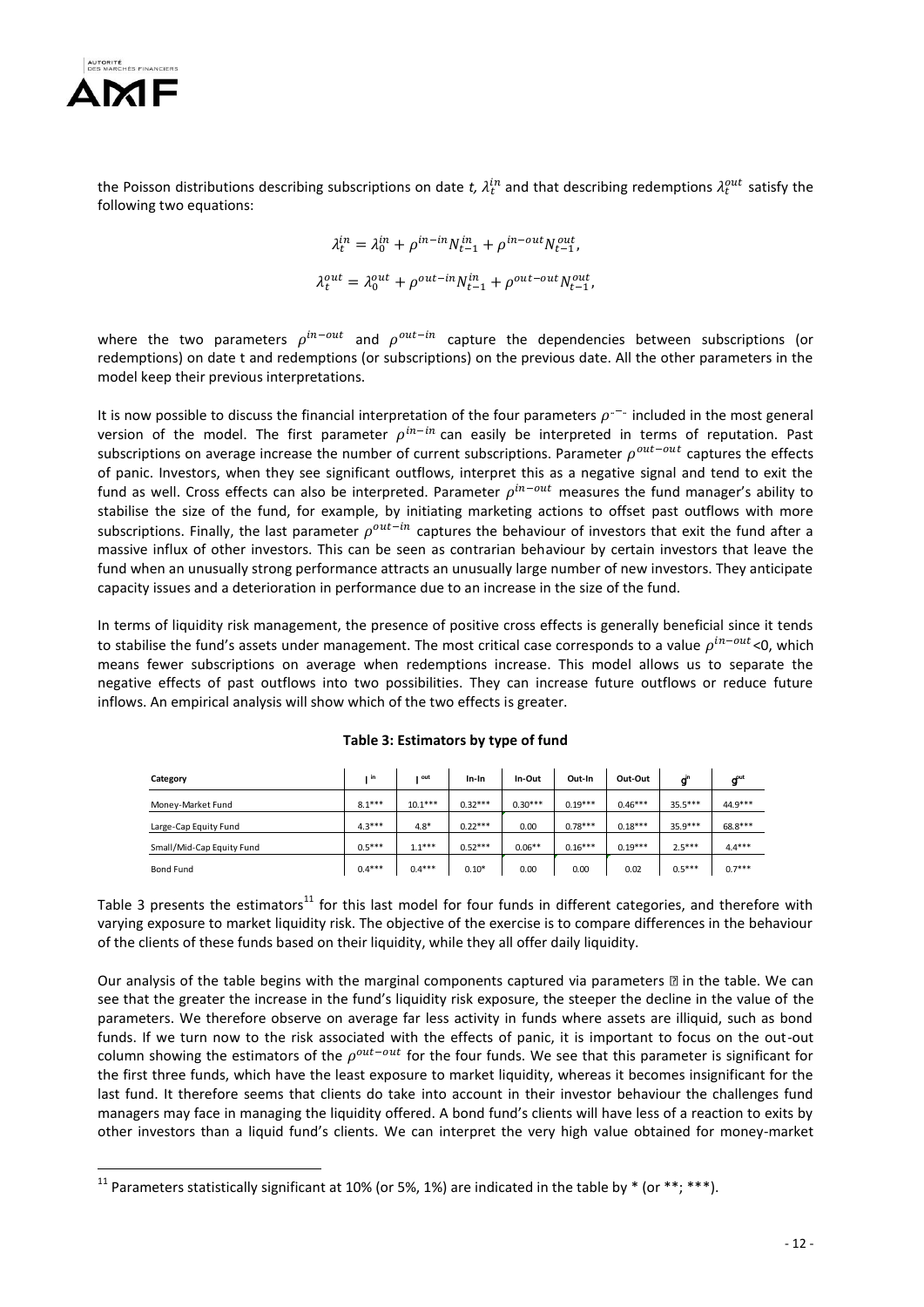

funds as the effects of seasonality, which explains why clients exit funds at similar times. The first finding of this study is therefore that fund clients do effectively incorporate the liquidity dimension into their investment policy and that the daily liquidity offered by the fund is not used in the same way depending on the type of fund in question.

If we now look at the cross effects between subscriptions and redemptions, we see that these effects are significantly different from zero and positive for the three most liquid funds. They therefore play a stabilising role and, in particular, offset past outflows with a larger volume of new inflows. This stabilising mechanism does not exist, however, for the fund that is most exposed to liquidity risk. Lastly, to conclude, we can comment on the overdispersion parameter values γ. The highest values are observed for the liquid funds, with the peak reached by large-cap equity funds. Additionally, outflows are systematically more dispersed than subscriptions.

## **4. CONCLUSION**

Working on the behaviour of investment fund clients at the most granular level possible allowed us to obtain a number of new results. First, we were able to assess the difficulty of building a single database using information from different management companies. The specific features of the distribution systems make it very difficult to characterise the end client, and thus to create uniform groups of clients in order to study their behaviour. We then developed relatively simple and easily estimable models of investor behaviour. These models clearly use only a fraction of the information contained in the data, but we were nevertheless able to draw a number of conclusions about how investors behave based on the liquidity of the fund in which they have placed their money. These behavioural models form one of the basic building blocks required to analyse the liquidity transformation performed by investment funds. They can be used to evaluate the liquidity mismatch between the portfolio's level of liquidity and the liquidity actually requested by the fund's clients.

We are clearly still in the early stages of the statistical analysis of investor behaviour. The predictive capabilities of the models could certainly be improved by looking, for example, at the correlations between behaviours of different types of investors, e.g. institutional and retail. Working with much larger data samples would also help improve the quality of the results, and would allow us to use much more complex models. We nevertheless believe that, before we do any more work on the modelling side, we should help educate participants in the asset management world and start to explain clearly what they would gain from a better statistical understanding of the behaviour of a fund's clients. To that end, workshops have been held to give the risk teams at the project's partner management companies an opportunity to discuss the uses of the work presented in this article. A prototype of a risk management tool has also been developed. Based on a big data platform, the tool uses its storage and computing power to give fund managers, salespeople and risk teams real-time knowledge of redemption probabilities and to enable them to simulate various liquidity stress scenarios by incorporating shocks to the structure of their liabilities.